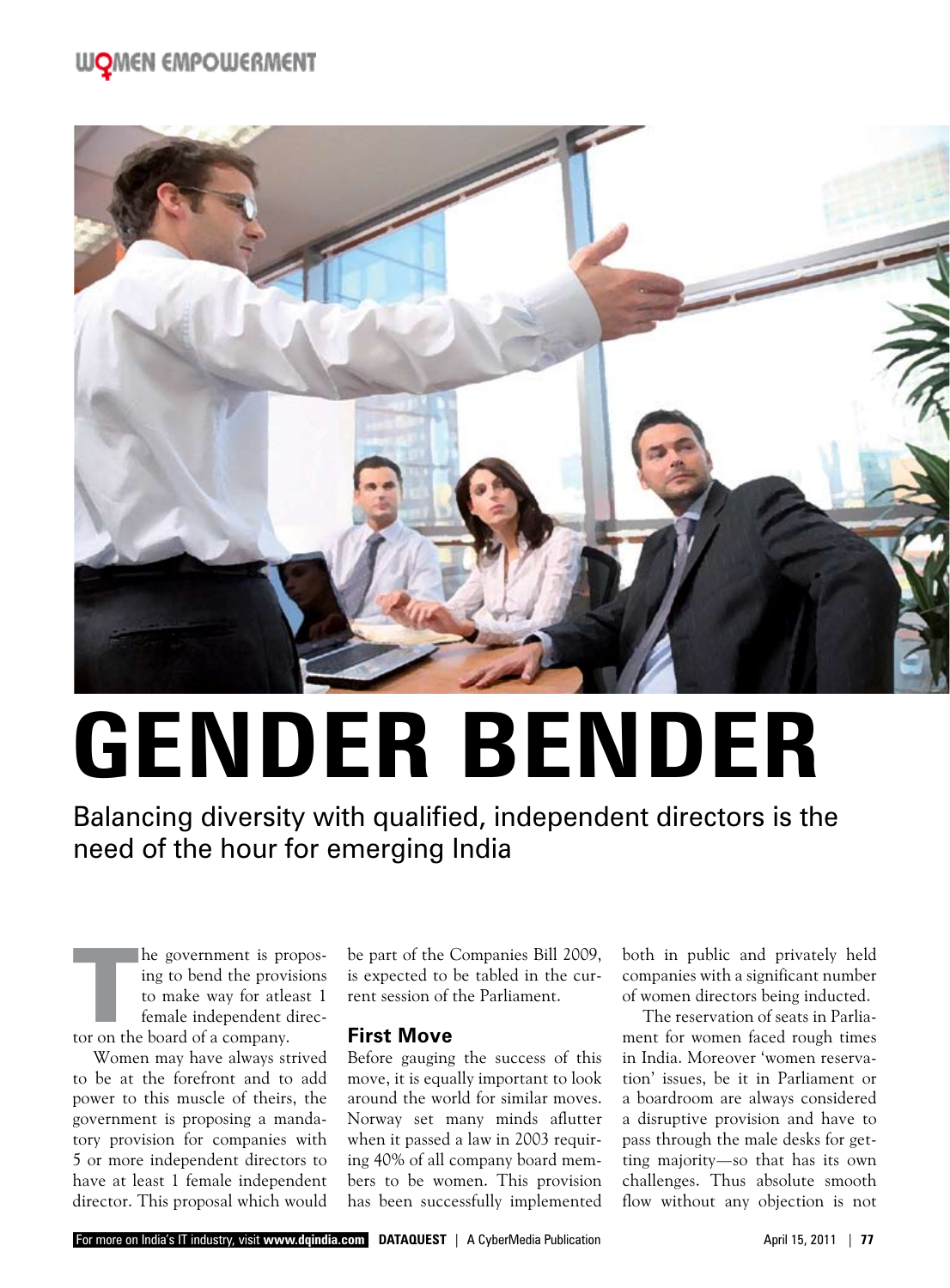# **WOMEN EMPOWERMENT**



"There definitely is a dearth of women in leadership positions today, except perhaps for financial services"

**—Aruna Jayanthi,** chief executive officer, Capgemini India

expected. However, this seems to be a positive move towards gender equality.

After Norway it was the turn of France, Spain, and UK. However recently a government minister in UK made a statement that such a move to reserve 40% seats for women as board members would not prove to be a successful measure. Apart from that even the successive British government has voiced its apprehensions about quotas being the wrong manner to tackle the issue which needs to combated by making appointments on meritocratic basis.

The roots of these apprehensions can be traced to the reservation policies that were faced with the challenge of being rightfully implemented. The fear expressed in UK is the outcome of a survey in which it

# **This provision may open new doors of opportunities for women professionals but its success rate is dependent on a number of factors**

was found that in Norway and Sweden, some otherwise efficient business women were spending all their time going from one corporate board room to another, with very little professional output. This happened after the women reservation law was passed and the corporates struggled to find suitable women candidates. With the passage of time and matu-



"But the fear is, the law should not spawn a growing class of professional 'board sitters' which in Norway is coined as 'The golden skirts'. Then the whole essence and purpose of the legislation would be lost"

**—Sujata Dev,** co-chairperson (Entertainment Committee) Assocham and joint managing director, Third Generation Mobile

rity, the system is bound to be more efficient and a number of qualified women should be there to fulfil the demand.

#### **Demand and Supply**

If countries like Norway and Sweden have faced of dearth of talent, will the scenario be different in India? The implementation and the qualifying criteria of selection will be important. The definition of deserving woman candidates for boardroom will be critical. Industry body Assocham, in a study titled 'Corporate Women: Close the Gender Gap and Dream Big' reflected that women executives would play a fundamental role in shaping market-leading institutions. However the study said that presently out of 1,112 directorships of 100 companies listed on the Bombay Stock Exchange, only 59 positions or 5.3% are held by women compared to 15% in Canada, 14.5% in the US, and 12.2% in Britain.

"There definitely is a dearth of women in leadership positions today, except for financial services. Unless we have a systemic approach to encourage women into senior positions, we have a 'supply' problem," feels Aruna Jayanthi, chief executive officer, Capgemini India.

Seconding this opinion, Sujata Dev, co-chairperson (Entertainment Committee) Assocham and joint managing director, Third Generation Mobile says, "There are opportunities galore for talented women professionals. But the fear is that the law should not spawn a growing class of professional 'board sitters' which in Norway is coined as 'The golden skirts'. Then the whole essence and purpose of the legislation would be lost."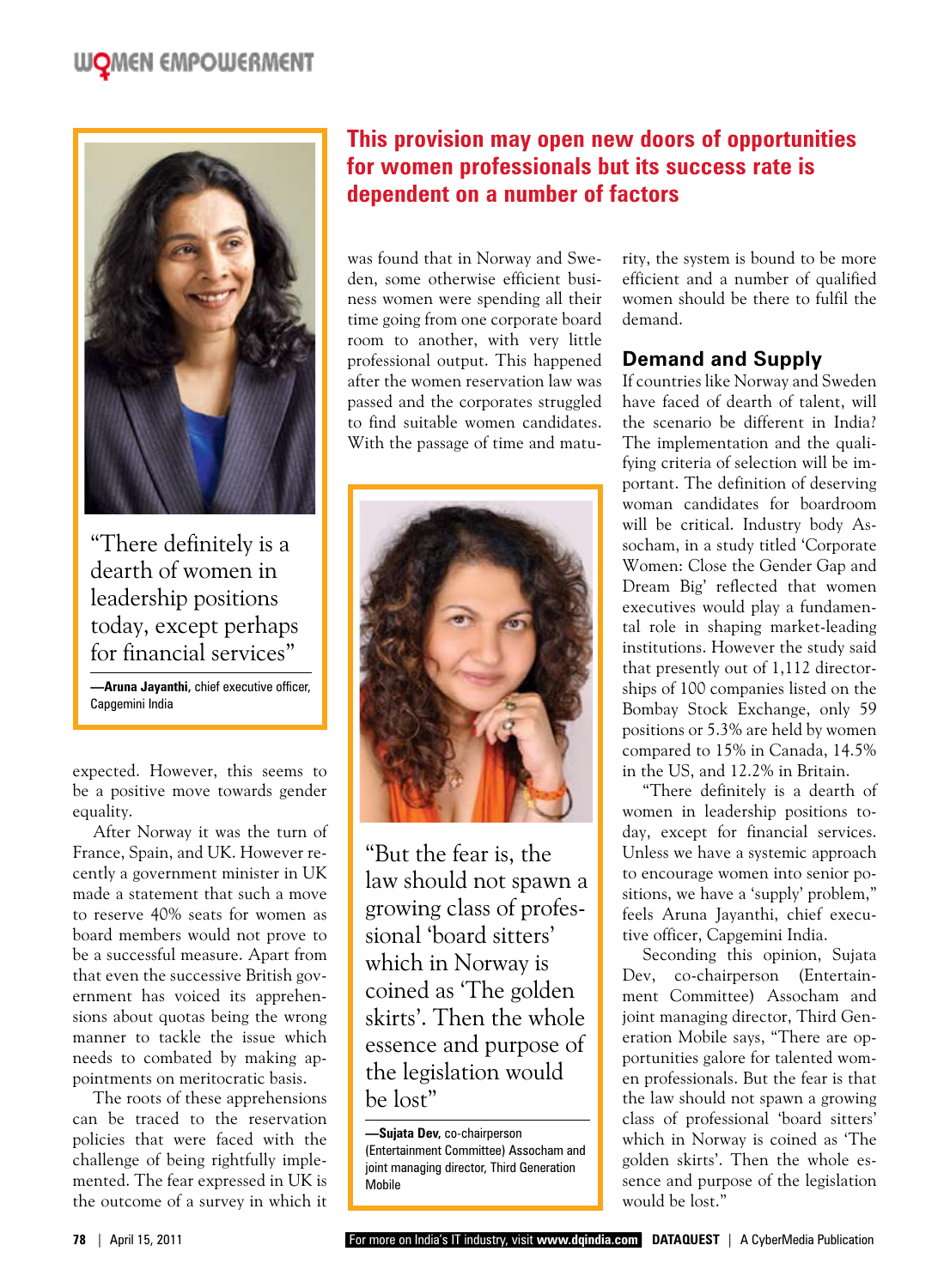## **Success Rate**

This provision may open new doors of opportunities for women professionals but its success rate is dependent on a number of factors—good professional experience, and change in the social mindset. Worldwide, women board members is about 10%. In India most of the Indian corporate boards are bastions of male members despite having equally qualified women candidates. There are only 5.3% women in corporate boardrooms which is disproportionately low. To give a fair representation, a limited few years of reservation regime may be useful. However, just being a woman should not be the criterion. There has to be pre-requisite qualifications defined. An executive director or even an independent director plays an important role in the decision making, strategy, and growth of the company. Directors are not decoration pieces hence the quality should not be compromised in the name of mere reservation. So the success would depend on the reservation quota being filled only by suitable and eligible woman candidates, or else in the long run the quality of output will suffer.

"It will depend on the timeline for the proposal to be fully implemented. If this is to be achieved in the next 1 year, it is extremely difficult but if there's a timeline of 3-4 years then it is feasible. The other keys factors to consider for success are availability of senior women who can take on these positions and also the ability of a company to make this change work and get the benefits rather than just paying lip-service for compliance purposes. The efficiency to ensure compliance of the provisions



"We will have to wait and see how the benefits of corporate reservation would further empower women of India"

**—Advocate Karnika Seth,** attorney at law and partner, Seth Associates

also depends on the wording/text of the actual proposal and what eventually gets passed. If it is just a general guideline without any measures to monitor compliance or without a clear statement on repurcussions of non-compliance, then it will not not have any teeth," feels Jayanti.

#### **Pros and Cons**

Gender discrimination has been prevalent all across the globe and India has been no exception. Around

**Gender discrimination has been prevalent all across the globe and India has been no exception. Around the world only 18.8% of national parliamentary positions are held by women and in India it's only 10.8%**

the world only 18.8% of national parliamentary positions are held by women and in India it's only 10.8%. Boardroom representation also has a large gap, globally 10% and in India 5.3% are represented by women. Even in the US, roughly 15% of the board members of the Fortune 500 companies are women as reported by Nicola Clark in her recent article in the *New York Times*. When it comes to top of income scale, the salary gap between equally qualified men and women is vast. Defined reservation is a good way of bridging the gap and establishing gender equality. But the spirit should be to give the deserving women the right place in the boardroom and not deprive them due to gender bias. The fairer sex have proved their capabilities and anyway they have competed and excelled. They need no favor but the oppor-



"Balancing diversity with qualified, independent directors is the need of the hour for emerging India"

—**Rita Soni,** CEO, Nasscom Foundation